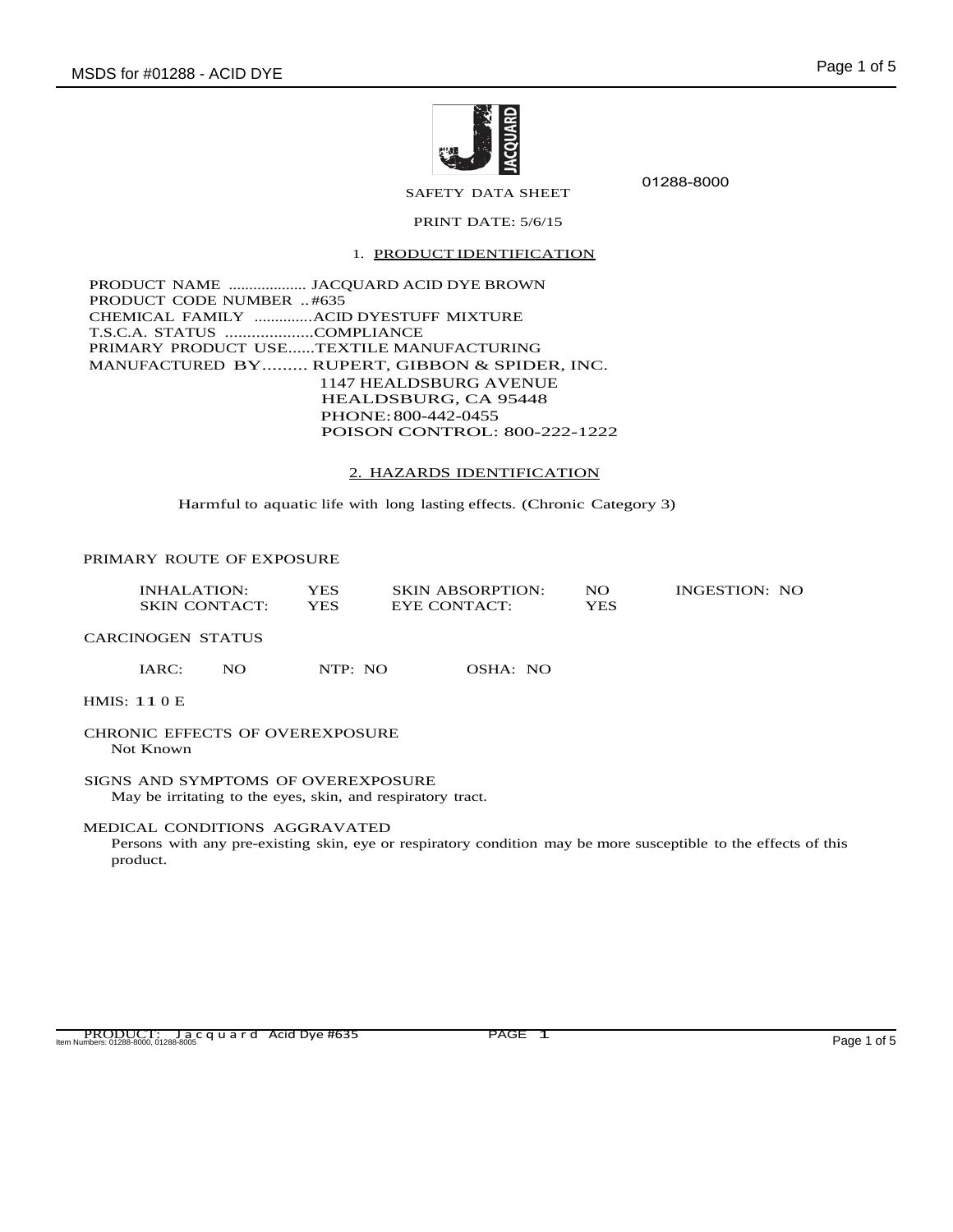

# **3. HAZARDOUS INGREDIENTS**

Acid Blue 113 ( 3351-05-1 ) Acid Orange 116 ( 68039-08-7 ) 10.7 % 22.6% Eye irritant, aquatic toxicity Aquatic toxicity

The exact ingredient percentages and composition of non-hazardous components have been withheld as a trade secret.

## **4. EMERGENCY AND FIRST AID PROCEDURES**

GENERAL INFORMATION: IMMEDIATELY REMOVE ALL CONTAMINATED CLOTHING

- EYE CONTACT ............. Immediately flush eyes with flowing water for at least 15 minutes, holding eyelids apart to irrigate thoroughly. Get medical attention.
- SKIN CONTACT ........... Wash skin thoroughly with soap and water. Get medical attention if irritation develops.
- INGESTION ................... Dilute with water. Get medical attention. Never give fluids or induce vomiting if patient is unconscious or has convulsions.
- INHALATION ................ Remove to fresh air. If breathing is difficult give oxygen; if not breathing give artificial respiration. Get medical attention.

# **5. FIRE AND EXPLOSION DATA**

FLASH POINT ...................................Not Applicable EXTINGUISHING MEDIA ...............C02 Dry Chemical Foam Water Fog SPECIAL FIRE FIGHTING PROCEDURES/UNUSUAL FIRE OR EXPLOSION HAZARDS: As in any fire, wear self-contained breathing apparatus and full protective equipment. ADDITIONAL INFORMATION........Avoid dusting conditions. May form explosive dust mixtures with air.

## **6. SPILL OR LEAK PROCEDURES**

IN CASE MATERIAL IS RELEASED/SPILLED:

Wear appropriate safety equipment. Contain and clean up spill immediately. Prevent from entering floor drains. Contain liquids using absorbants. Sweep powders carefully minimizing dusting. Shovel all spill materials into disposal drums and follow disposal instructions.

## **7. SPECIAL PRECAUTIONS AND STORAGE DATA**

SAFE HANDLING: In accord with good industrial practice, handle with care and avoid personal contact.

PRODUCT: Jacquard Acid Dye #635 PAGE 2 Item Numbers: 01288-8000, 01288-8005 Page 2 of 5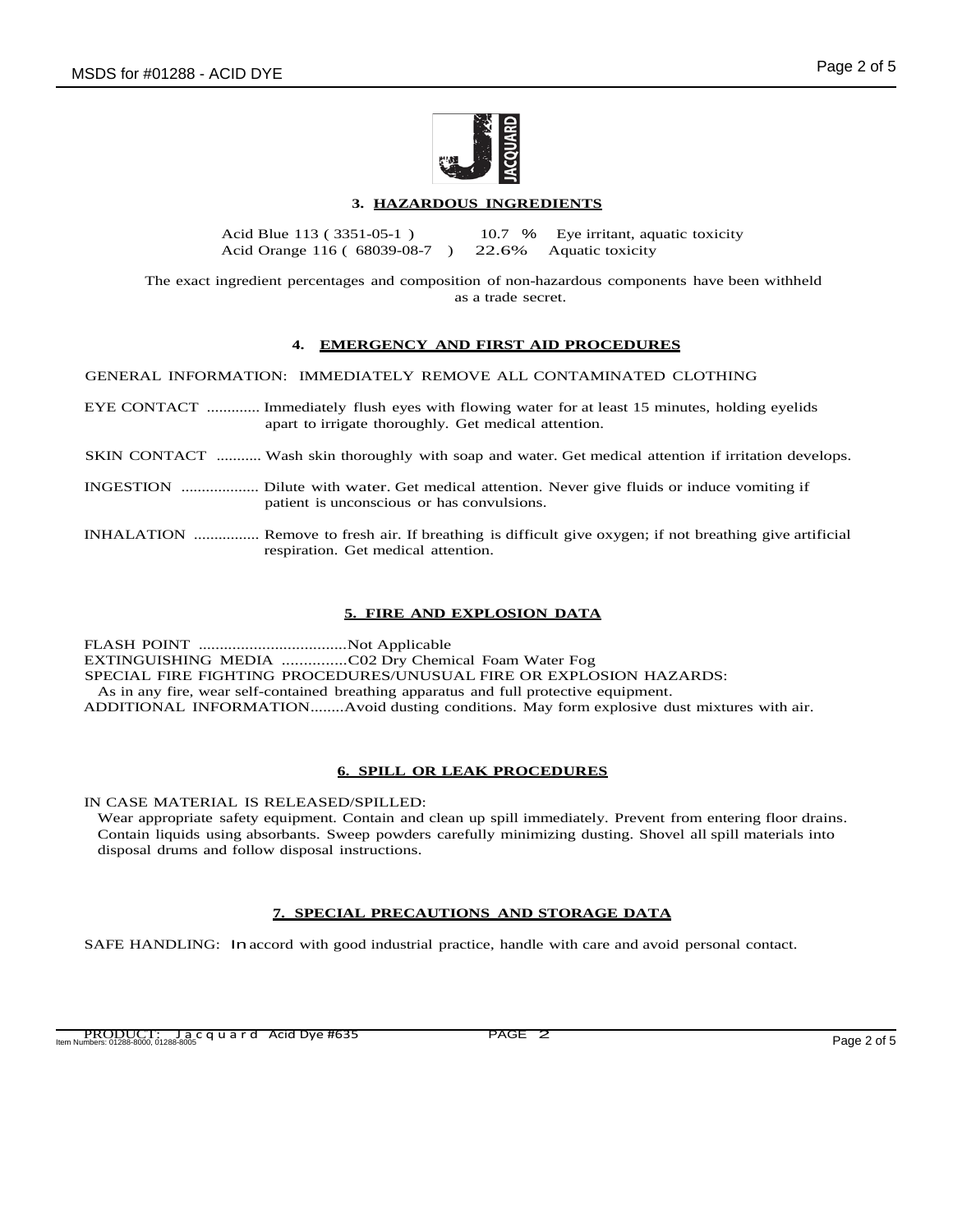

## **8. EMPLOYEE PROTECTION RECOMMENDATIONS**

GENERAL PROTECTIVE MEASURES:

Do not breathe dust. Avoid contact with eyes and skin. Immediately remove all contaminated clothing.

EYE PROTECTION .......... Wear safety glasses with side shields or safety goggles.

SKIN PROTECTION ........ Wear chemical resistant rubber gloves and long sleeved clothing. RESPIRATORY PROTECTION ............Inhalation of dust and aerosols must be absolutely prevented by the use of a NIOSH approved dust respirator.

VENTILATION ................. Use local ventilation.

OTHER .............................. Wear overalls, apron or other protective clothing.

## **9. PHYSICAL DATA**

| ODOR THRESHOLDNA               |         |                                          |
|--------------------------------|---------|------------------------------------------|
| SOLUBILITYINWATER ND           |         |                                          |
|                                |         |                                          |
|                                |         |                                          |
|                                |         |                                          |
| MELTING POINT/FREEZING POINTNA |         |                                          |
|                                |         |                                          |
|                                |         |                                          |
|                                |         |                                          |
|                                |         |                                          |
| EVAPORATION RATENA             |         |                                          |
|                                |         |                                          |
|                                |         |                                          |
|                                |         |                                          |
| DECOMPOSITION TEMPERATUREND    |         |                                          |
|                                |         |                                          |
|                                |         |                                          |
| % VOLATILE: VALUE: ND          | UNIT: % | <b>COMMENT:</b>                          |
|                                |         | PARTITION COEFFICIENT: N-OCTANOLIWATERND |

## **10. REACTIVITY DATA**

THERMAL DECOMPOSITION: No thermal decomposition when stored and handled correctly. HAZARDOUS REACTIONS : None expected CHEMICAL STABILITY...........................Stable INCOMPATABLE MATERIALS: None HAZARDOUS DECOMPOSITION PRODUCTS......C02, CO, SULFUR OXIDES, NITROGEN OXIDES CONDITIONS TO AVOID............Avoid dusting conditions and sparks/flame. HAZARDOUS POLYMERIZATION....Will not occur

PRODUCT: Jacquard Acid Dye #635 PAGE 3 Item Numbers: 01288-8000, 01288-8005 Page 3 of 5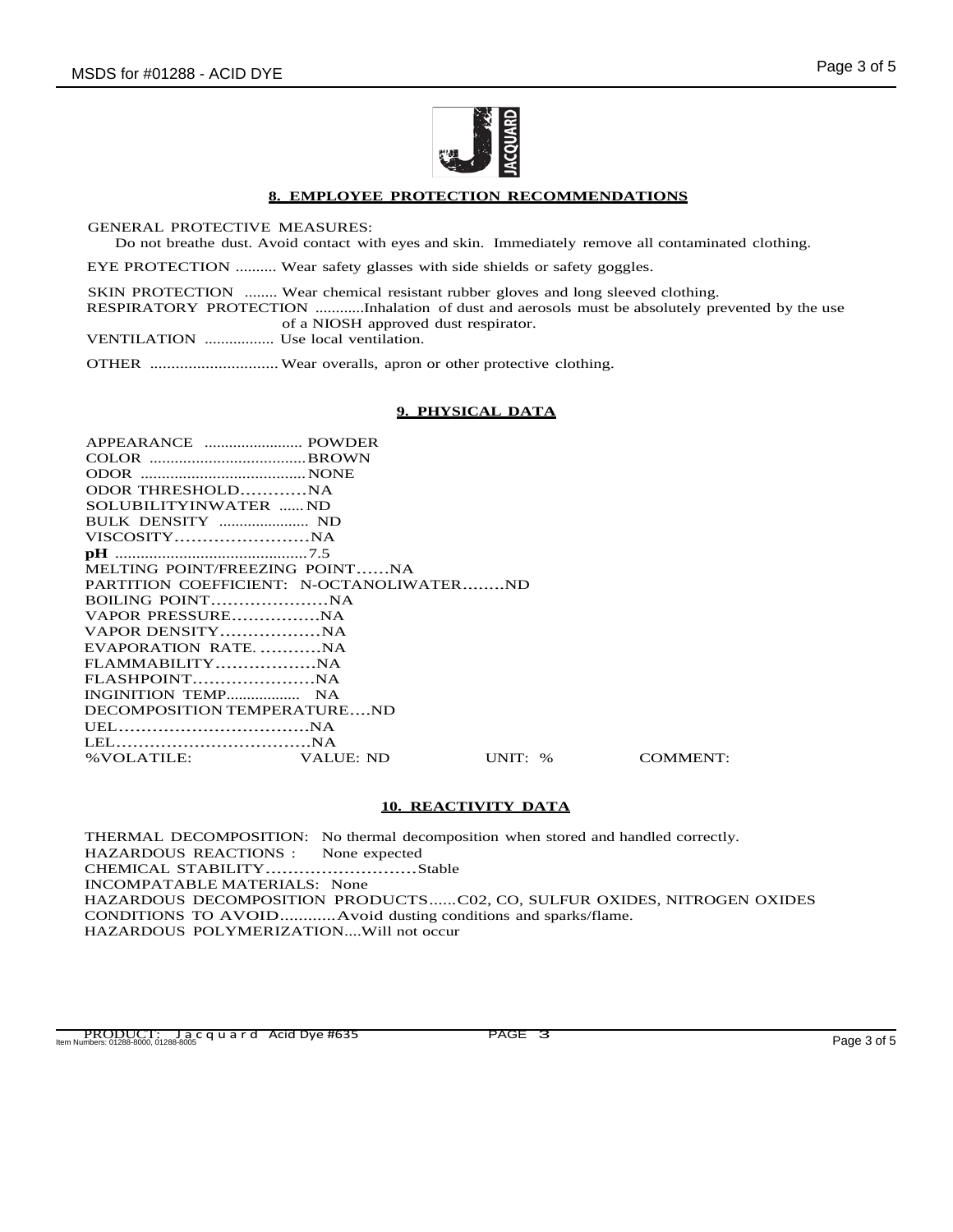

## **11. TOXICOLOGICAL DATA**

| ANIMAL TOXICITY ORAL - LD50 (INGESTION)  > 5000 mg/kg (Rat) |  |
|-------------------------------------------------------------|--|
|                                                             |  |
|                                                             |  |
|                                                             |  |
|                                                             |  |

## **12. ECOLOGICAL DATA**

BIODEGRADABILITY: 50-100%<br>BACTERIA TOXICITY EC50: ND BACTERIA TOXICITY EC50:<br>AOX CONTENT: ND AOX CONTENT:<br>COD: 1800 mg/g

#### **13. DISPOSAL CONSIDERATIONS**

PRODUCT:.........If utilization or recycling of the product is not possible, it should be disposed of in accordance with existing federal, state and local environmental regulations, e.g. by incineration in a suitable plant. UNCLEANED PACKAGING: Soiled, empty containers are to be treated in the same way as the contents.

## **14. SHIPPING DATA**

PROPER SHIPPING NAME: NON-HAZARDOUS INK MATERIAL D.O.T. HAZARD CLASSIFICATION: NOT REGULATED FRT. CLASS PACKAGE: 55

IATA: NON-REGULATED

IMDG: NON-REGULATED

## **15. REGULATORY DATA**

US REGULATIONS:

TSCA: The components of this product are listed on the TSCA Inventory

SARA 313: This product is not subject to SARA Title III Section <sup>313</sup> reporting requirements under <sup>40</sup> CFR 372.

| SARA312: | Immediate (acute) health hazard | <b>YES</b>   |
|----------|---------------------------------|--------------|
|          | Delayed (chronic) health hazard | No.          |
|          | Fire hazard                     | $N_{\Omega}$ |
|          | Sudden Release of Pressure      | No           |
|          | Reactivity                      | $N_{\Omega}$ |

PRODUCT: Jacquard Acid Dye #635 PAGE 4<br>Item Numbers: 01288-8000, 01288-8005 Page 4 of 5